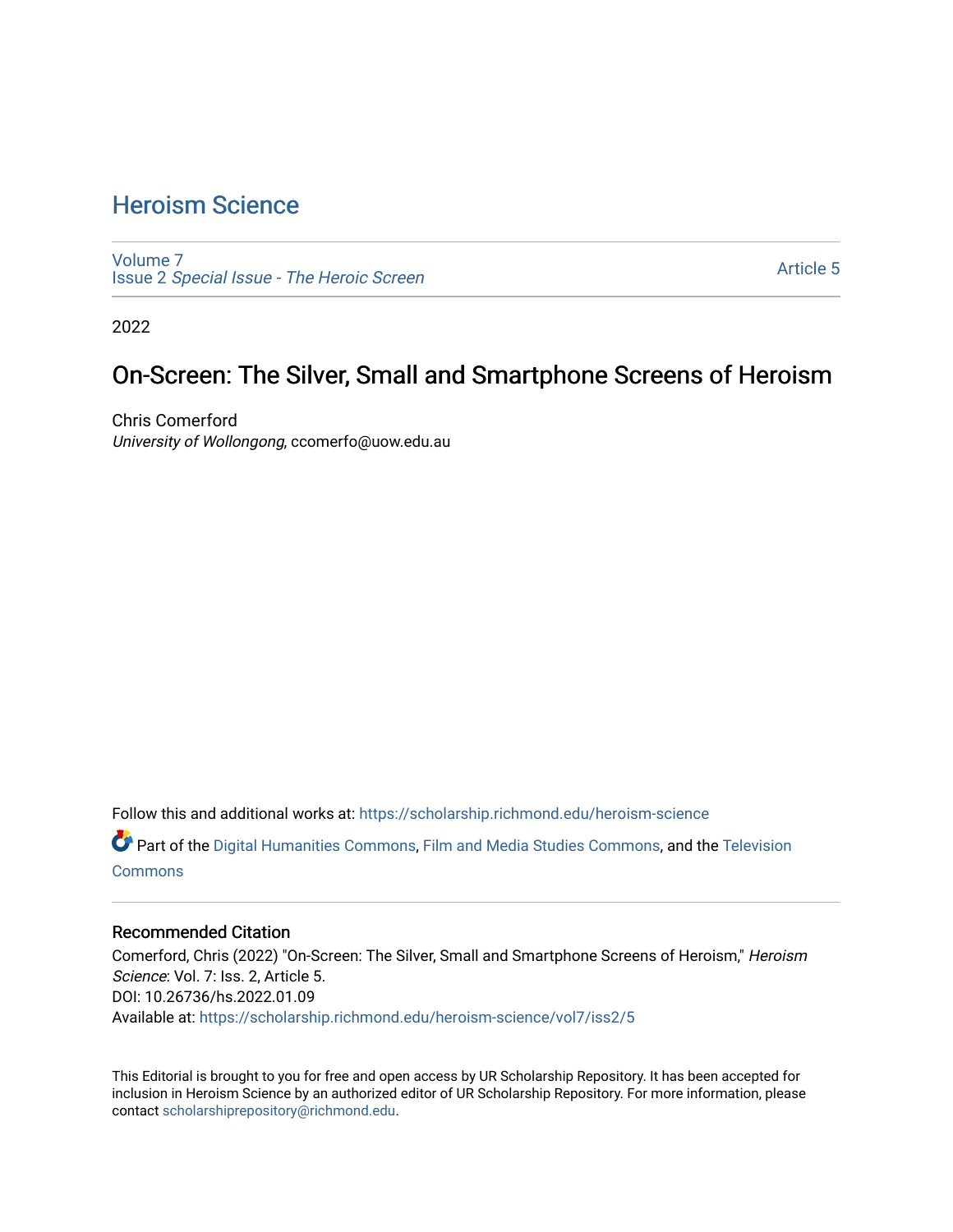**Heroism Science: An Interdisciplinary Journal** (ISSN 2573- 7120) https://scholarship.richmond.edu/heroism-science/

**Vol. 7 No. 2 (2022) pp. 1-7**

# On-Screen: The Silver, Small and Smartphone Screens of Heroism



#### *DR. CHRIS COMERFORD<sup>1</sup>*

*University of Wollongong Guest Editor ccomerfo@uow.edu.au*

*KEYWORDS: fictional utopia, heroic moments, heroic imagery, screen heroes*

**Article history**

*Received: 21 February, 2022 Available online: 30 June 2022*

<sup>1</sup> Copyright 2022 Heroism Science

DOI 10.26736/hs.2022.01.09

ISSN: 2573-7120 | Licensed under the Creative Commons, Attribution-NonCommercial-NoDerivs (CC By-NC-ND)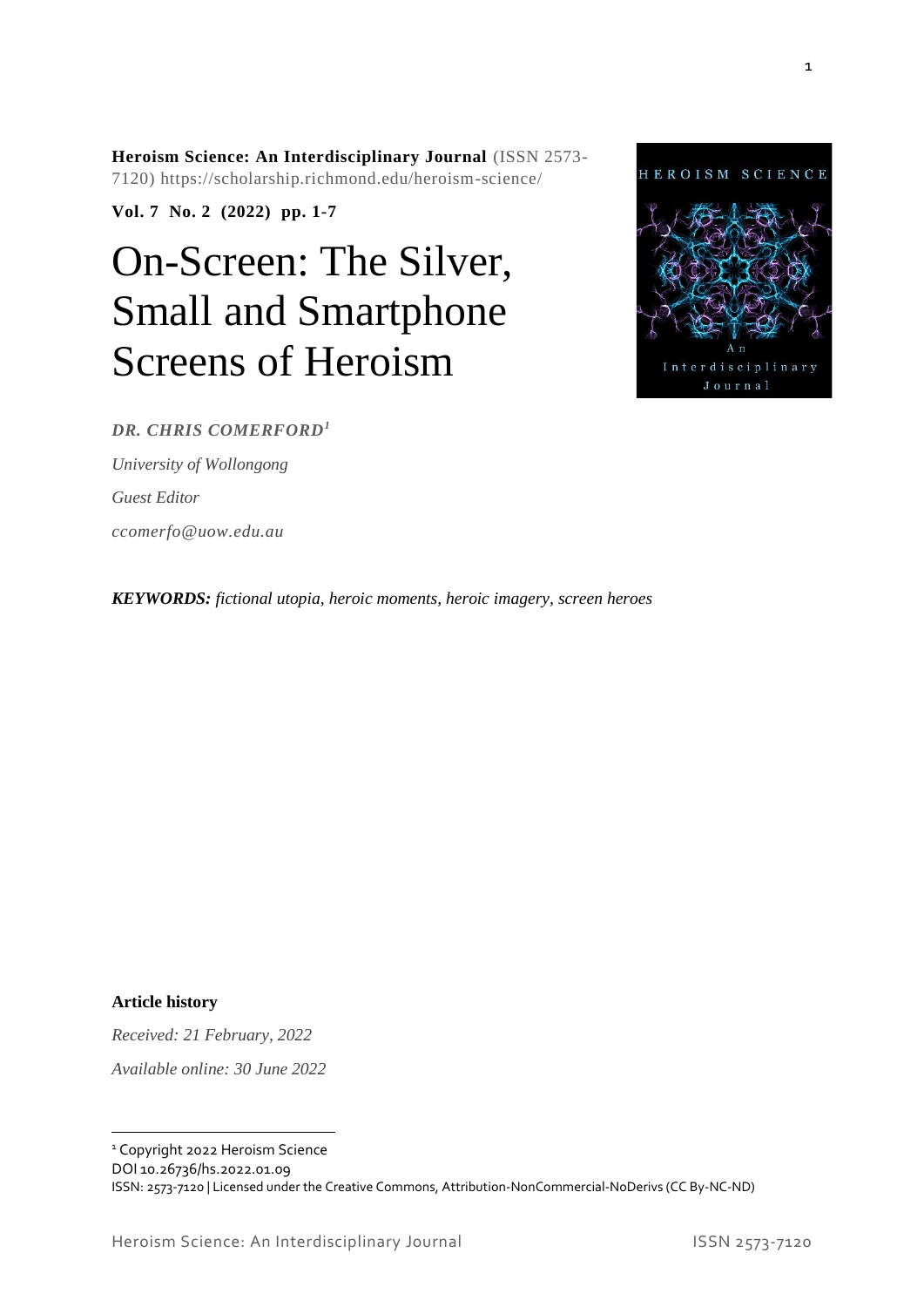## **1 EDITORIAL**

Returned to his role as a Starfleet Admiral after years of retirement, Jean-Luc Picard beams (with his smile, not the teleporting kind) at an audience of eager Starfleet Academy graduates who listen raptly to his inspiring commencement speech. Following the disastrous flooding of Gotham City amid a terror attack by the Riddler, newly-minted superhero Batman vows to shift his mission of vengeance into one of hope, inspiring Gotham's citizenry as he helps lead rescue and relief efforts. As Russian forces advance further onto Ukrainian soil, President Volodymyr Zelenskyy makes multiple defiant addresses – through social media and traditional broadcast – vowing not to give up the defence of his country against Russia's aggression. In the final moments of the 2022 Sydney Gay and Lesbian Mardi Gras, streamed online and broadcast on television, former Savage Garden frontman Darren Hayes – himself a gay man – begins singing one of the band's most-well known songs, "Affirmation", by declaring in the style of the song's lyrics that "I believe that God does not endorse religious discrimination bills" (Admin 2022). Hayes' declaration references a then-recent controversial Australian parliamentary vote that failed to pass law that would have legalized the exclusion of queer and transgender schoolchildren on the grounds of religious belief (see Hitch 2021 and Parkinson 2022).

These moments, between the fictional events of *Star Trek: Picard* (2020-2022) and *The Batman* (2022) and the real events of the invasion of Ukraine and the Sydney Mardis Gras, respectively, share a common, simple theme: displaying acts of heroism on the screen. All these moments were displayed or captured near each other in early 2022, and all are reflective of the evergreen quality of the screen, in all its sizes and capacities, to display, represent, convey, conjure and critique heroic moments. The fragmentation of media environments permits a bombardment of imagery, static and moving, across screens to all manner of audiences. The traditional outlets of the cinema and the television have been accompanied by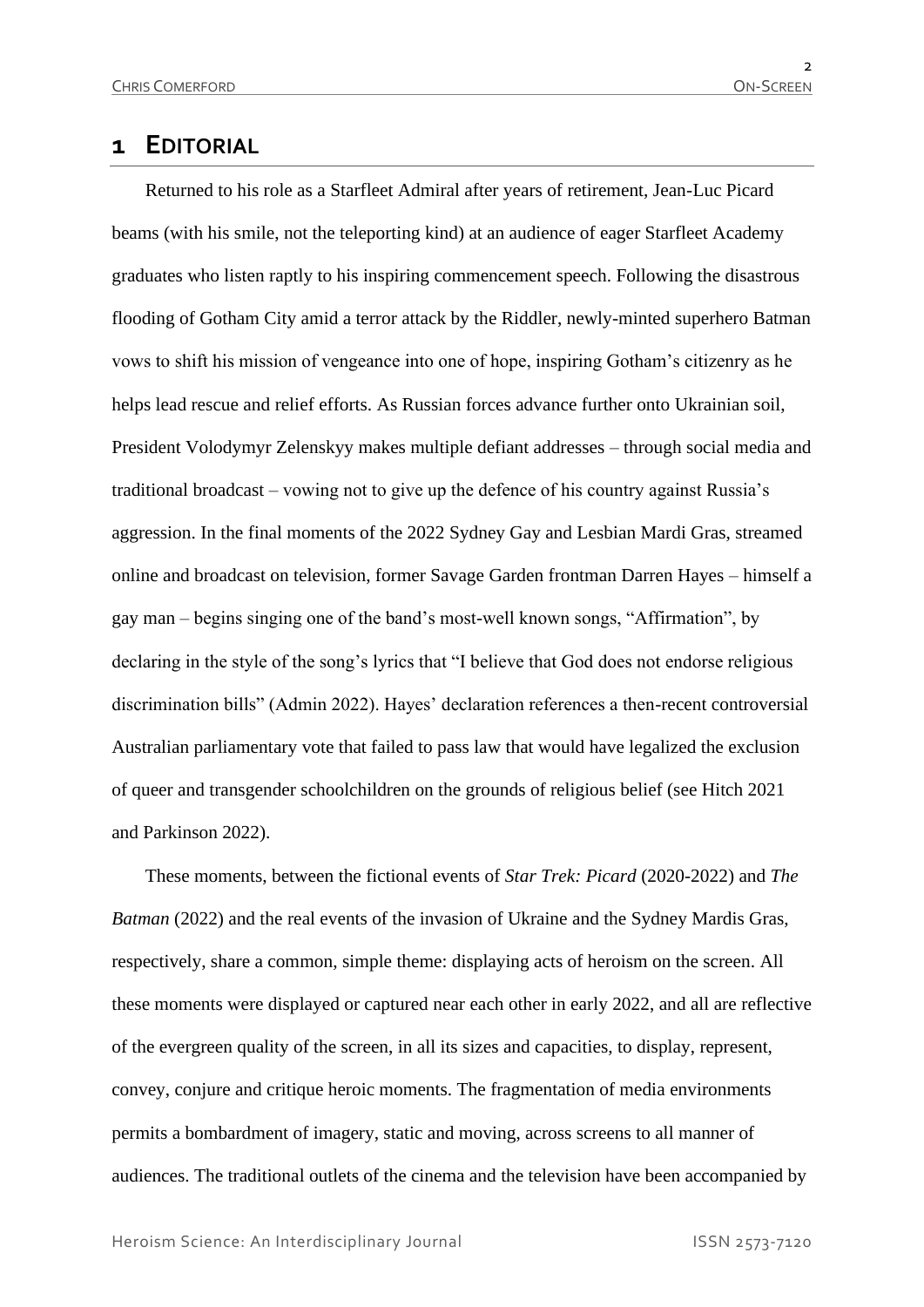the smartphone, the computer and the game console for many years, and each are instrumental in conveying heroic imagery to audiences.

That conveyance is always important and is assuredly necessary in 2022. In the third year of the COVID-19 pandemic, as the Russian invasion into Ukraine has (at time of writing) only just begun, and as the divisions within and between nations continue to widen with the existing, compounding crises of climate change, resource scarcity and discrimination of every kind, we can look to our screens to see a cornucopia of heroism in all its permutations. This has been a tactic Ukraine's President Zelenskyy has weaponized against Russia, frequently stating his unwillingness to surrender to Russia and his ardent stance that Ukraine will survive the invasion, and he will stay in Ukraine – despite many threats to his life and those around him – until it is finished. As a PR campaign, a show of solidarity with and inspiration for his countrymen, and a display of what, to many, is a heroic move taken "straight out of an action movie" (Susaria 2022), Zelenskyy's use of social media is an effective, succinct representation of the heroic power of the screen (see Wright 2022 and Todd 2022).

In many ways, our concern with fictional heroism as a guiding principle has much in common with the guidance of the fictional utopia. We use both concepts as aspects to strive for socially, culturally, technologically, diplomatically. Our understanding and our seeking the best possible course for humanity is aided and, in some cases, informed by the way we use fiction to metaphorically assess how that course can be undertaken. In discussing the political utility of utopia, Fredric Jameson offers that "Utopia... serves a vital political function today which goes well beyond mere ideological expression or replication… [It is] a rattling of the bars and an intense spiritual connection and preparation for another stage which has not yet arrived." (2005, pp. 232-233) The same is true of fictional heroism, offering preparations for multiple stages of kindness and strength that can then be emulated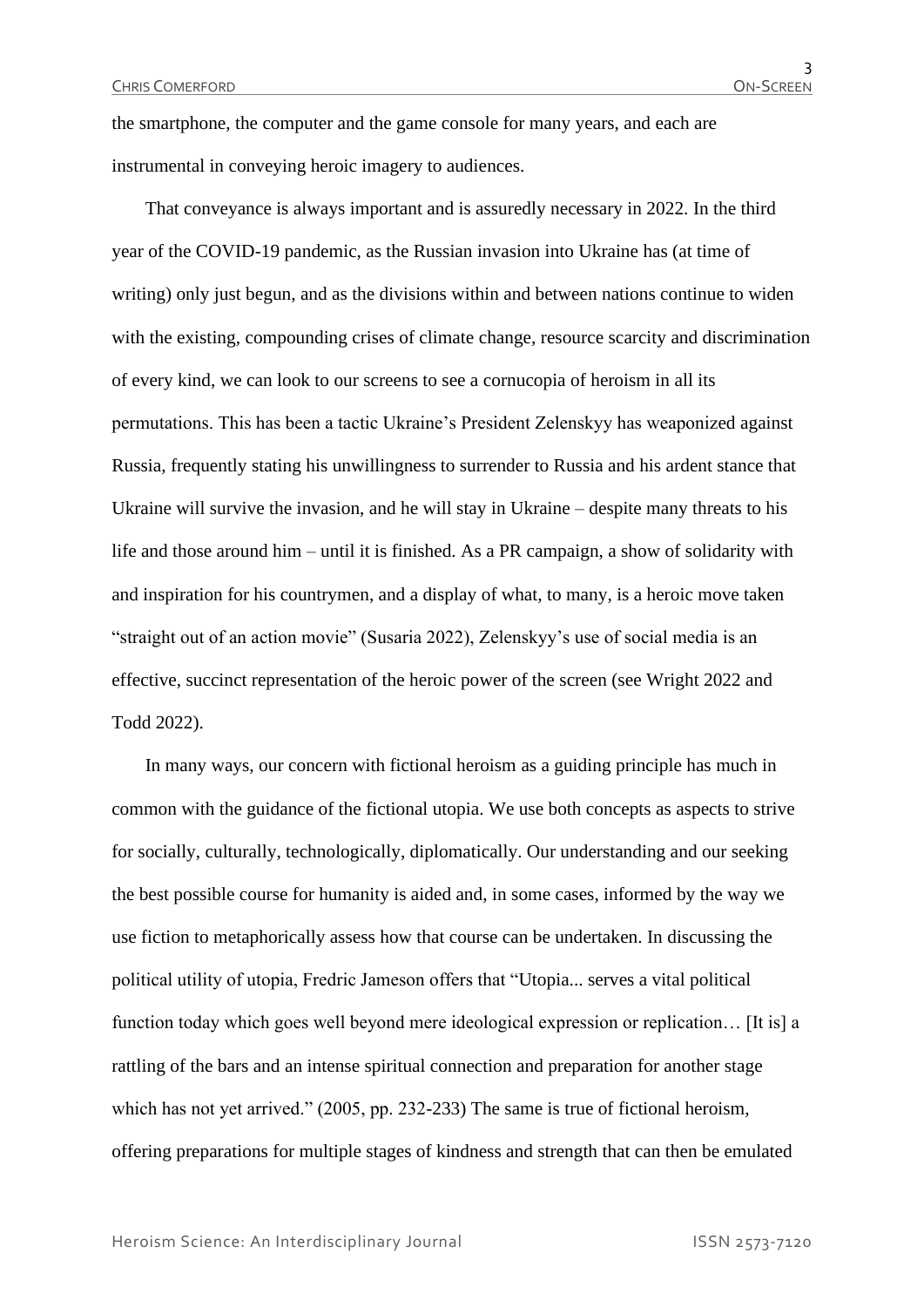by audiences: Picard, Batman and a plethora of fictional heroes continue to give us symbols to embody. We can look to examples that are proliferated across social media, such as the use of Carrie Fisher's portrayal of *Star Wars*' Princess Leia in protest signs during the 2017 US Women's Marches (Watercutter 2017) or the many visits that superheroes make to children's hospitals thanks to cosplayers (see Moody 2019 and Domingo 2021) and film actors (see Lou 2015, Cirruzzo & Ramirez 2018 and Gardner 2019).

The representation of heroism on screens, and the ways we make sense of heroic imagery across them, is the theme of this special issue of *Heroism Science*. Each paper makes the case that our comprehension of heroism can only be augmented and enhanced by the film, the television series, the video game, the news broadcast, the phone camera and the social media stream, all of them on screens that are silver, small and smart. Moreover, the evergreen nature of the screen as a conduit for heroism – and this issue's nature as a rolling submission that invites papers as time goes on – means we can continue articulating this rich, vivid area of heroism studies for a long time to come.

#### **2 AUTHOR BIO**

Chris Comerford is a Lecturer of Communication and Media at the University of Wollongong, specialising in screen studies, fan studies and digital media. His current research maps cinematic television in relation to production, reception and aesthetic aspects of screen studies, the influence of the digital turn in film and television storytelling, and the benefits of emergent media – including social media, video games and streaming television – in leisure and pedagogy.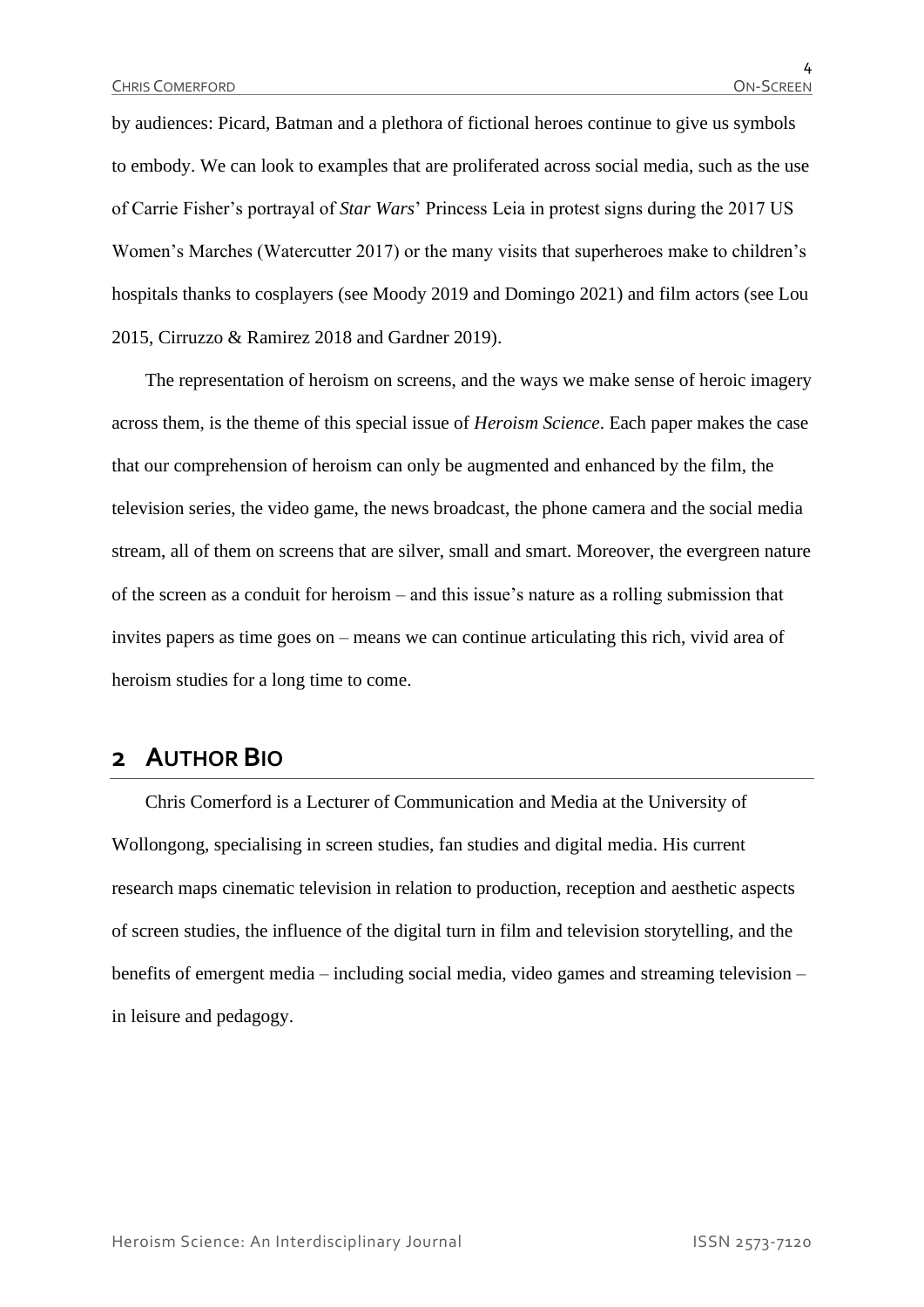# **3 REFERENCES**

- Admin. 2022, "Darren Hayes speaks out against Religious Discrimination Bill", *Out in Perth*, [https://www.outinperth.com/darren-hayes-speaks-out-against-the-religious](https://www.outinperth.com/darren-hayes-speaks-out-against-the-religious-discrimination-bill/)[discrimination-bill/,](https://www.outinperth.com/darren-hayes-speaks-out-against-the-religious-discrimination-bill/) accessed 10 March 2022.
- Cirruzzo C. & Ramirez, S. 2018, "'Wonder Woman' star Gal Gadot visits sick kids at Virginia hospital", *USA Today*,

[https://www.usatoday.com/story/life/people/2018/07/09/wonder-woman-star-gal-gadot](https://www.usatoday.com/story/life/people/2018/07/09/wonder-woman-star-gal-gadot-visits-sick-kids-virginia-hospital/768746002/)[visits-sick-kids-virginia-hospital/768746002/,](https://www.usatoday.com/story/life/people/2018/07/09/wonder-woman-star-gal-gadot-visits-sick-kids-virginia-hospital/768746002/) accessed 14 March 2022.

- Domingo, I. 2021, "Superheroes make surprise visit to Children's National Hospital in DC", *ABC7 News*, [https://wjla.com/news/local/superheroes-make-surprise-visit-to-national](https://wjla.com/news/local/superheroes-make-surprise-visit-to-national-childrens-hospital-in-dc)[childrens-hospital-in-dc,](https://wjla.com/news/local/superheroes-make-surprise-visit-to-national-childrens-hospital-in-dc) accessed 14 March 2022.
- Gardner, K. 2019, "The *Spider-Man* Cast Are the Real Heroes With a Visit to a Los Angeles Children's Hospital", *The Mary Sue*, [https://www.themarysue.com/spider-man-far](https://www.themarysue.com/spider-man-far-from-home-zenday-tom-holland-jake-gyllenhaal-childrens-hospital/)[from-home-zenday-tom-holland-jake-gyllenhaal-childrens-hospital/,](https://www.themarysue.com/spider-man-far-from-home-zenday-tom-holland-jake-gyllenhaal-childrens-hospital/) accessed 13 March 2022.
- Hitch, G. 2021, "What's in the new religious discrimination bill and will it become law?", *ABC News*, [https://www.abc.net.au/news/2021-11-24/government-religious](https://www.abc.net.au/news/2021-11-24/government-religious-discrimination-bill-explained/100645502)[discrimination-bill-explained/100645502,](https://www.abc.net.au/news/2021-11-24/government-religious-discrimination-bill-explained/100645502) accessed 10 March 2022.
- Jameson, F. 2005, *Archaeologies of the Future: The Desire Called Utopia and Other Science Fictions*. London: Verso.
- Lou, S. 2015, "Chris Evans Plays Captain America for Patients at Seattle Children's Hospital", *ABC News*, [https://abcnews.go.com/Entertainment/chris-evans-plays](https://abcnews.go.com/Entertainment/chris-evans-plays-captain-america-patients-seattle-childrens/story?id=29500720)[captain-america-patients-seattle-childrens/story?id=29500720,](https://abcnews.go.com/Entertainment/chris-evans-plays-captain-america-patients-seattle-childrens/story?id=29500720) accessed 13 March 2022.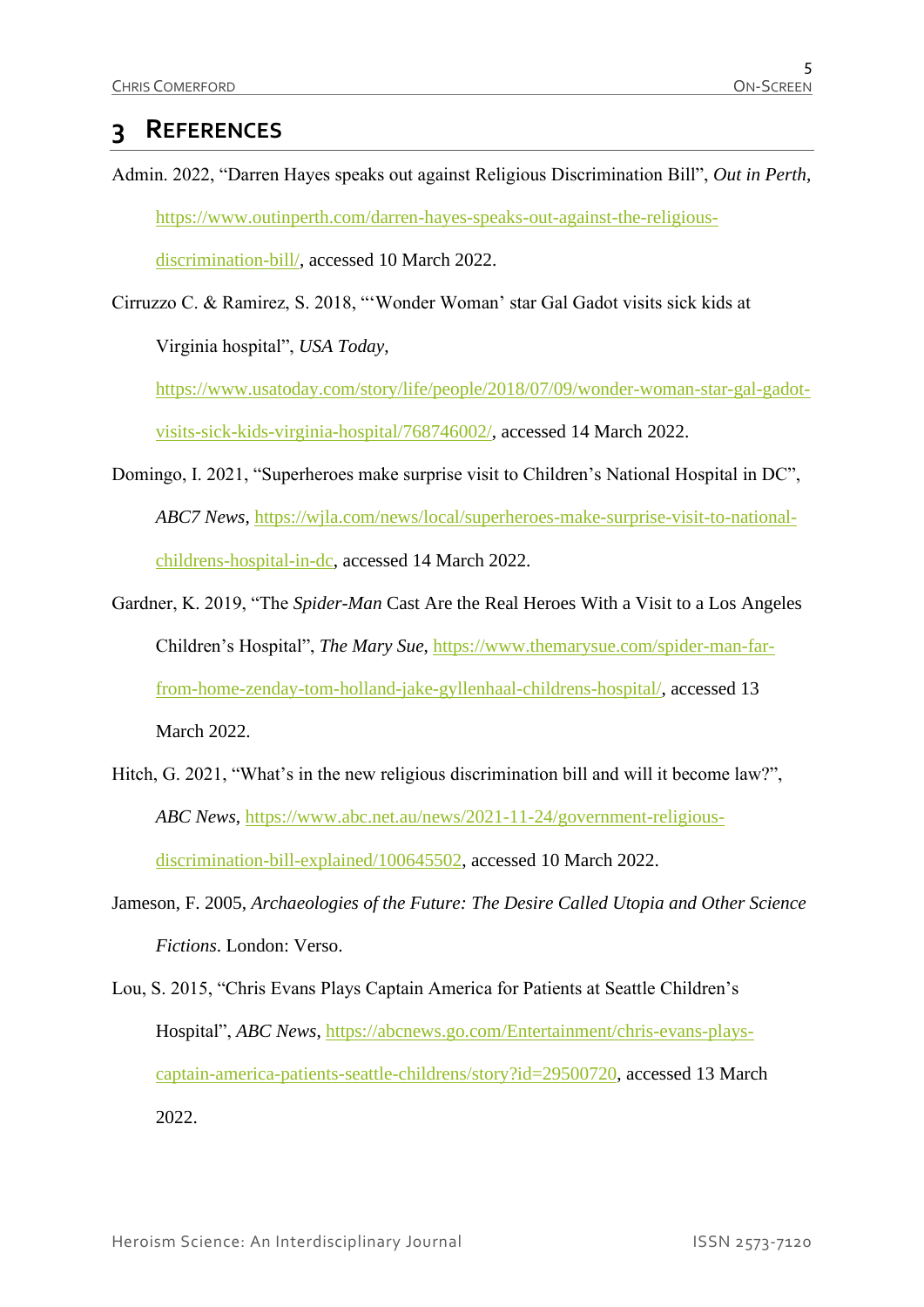- Moody, D. 2019, "Superheroes Visit Yale New Haven Children's Hospital", *NBC Connecticut*, [https://www.nbcconnecticut.com/news/local/superheroes-visit-yale-new](https://www.nbcconnecticut.com/news/local/superheroes-visit-yale-new-haven-childrens-hospital/1939854/)[haven-childrens-hospital/1939854/,](https://www.nbcconnecticut.com/news/local/superheroes-visit-yale-new-haven-childrens-hospital/1939854/) accessed 14 March 2022.
- Parkinson, P. 2022, "The debate over the federal Religious Discrimination Bill has been hijacked by progressive secularists – and neither party is blameless", *ABC News*, [https://www.abc.net.au/religion/patrick-parkinson-why-the-religious-discrimination](https://www.abc.net.au/religion/patrick-parkinson-why-the-religious-discrimination-bill-failed/13757436)[bill-failed/13757436,](https://www.abc.net.au/religion/patrick-parkinson-why-the-religious-discrimination-bill-failed/13757436) accessed 10 March 2022.
- Susaria, A. 2022, "Why Zelenskyy's 'selfie videos' are helping Ukraine win the PR war against Russia", *The Conversation*, [https://theconversation.com/why-zelenskyys-selfie](https://theconversation.com/why-zelenskyys-selfie-videos-are-helping-ukraine-win-the-pr-war-against-russia-178117)[videos-are-helping-ukraine-win-the-pr-war-against-russia-178117,](https://theconversation.com/why-zelenskyys-selfie-videos-are-helping-ukraine-win-the-pr-war-against-russia-178117) accessed 14 March 2022.
- Todd, B. 2022, "How Zelensky [sic] is using social media to dominate the information war", *CNN*, [https://edition.cnn.com/videos/media/2022/03/09/volodymyr-zelensky-social](https://edition.cnn.com/videos/media/2022/03/09/volodymyr-zelensky-social-media-ukraine-todd-dnt-intl-tsr-vpx.cnn)[media-ukraine-todd-dnt-intl-tsr-vpx.cnn,](https://edition.cnn.com/videos/media/2022/03/09/volodymyr-zelensky-social-media-ukraine-todd-dnt-intl-tsr-vpx.cnn) accessed 12 March 2022.
- Watercutter, A. 2017, "Princess Leia Gave the Women's March a New Hope", *Wired*, [https://www.wired.com/2017/01/princess-leia-womens-march/,](https://www.wired.com/2017/01/princess-leia-womens-march/) accessed 14 March 2022.
- Wright, T. 2022, "Volodymyr Zelensky [sic], the first wartime hero of the social media age", *The Sydney Morning Herald*, [https://www.smh.com.au/world/europe/volodymyr](https://www.smh.com.au/world/europe/volodymyr-zelensky-the-first-wartime-hero-of-the-social-media-age-20220301-p5a0pn.html)[zelensky-the-first-wartime-hero-of-the-social-media-age-20220301-p5a0pn.html,](https://www.smh.com.au/world/europe/volodymyr-zelensky-the-first-wartime-hero-of-the-social-media-age-20220301-p5a0pn.html) accessed 14 March 2022.

#### **TV AND FILMS REFERENCED**